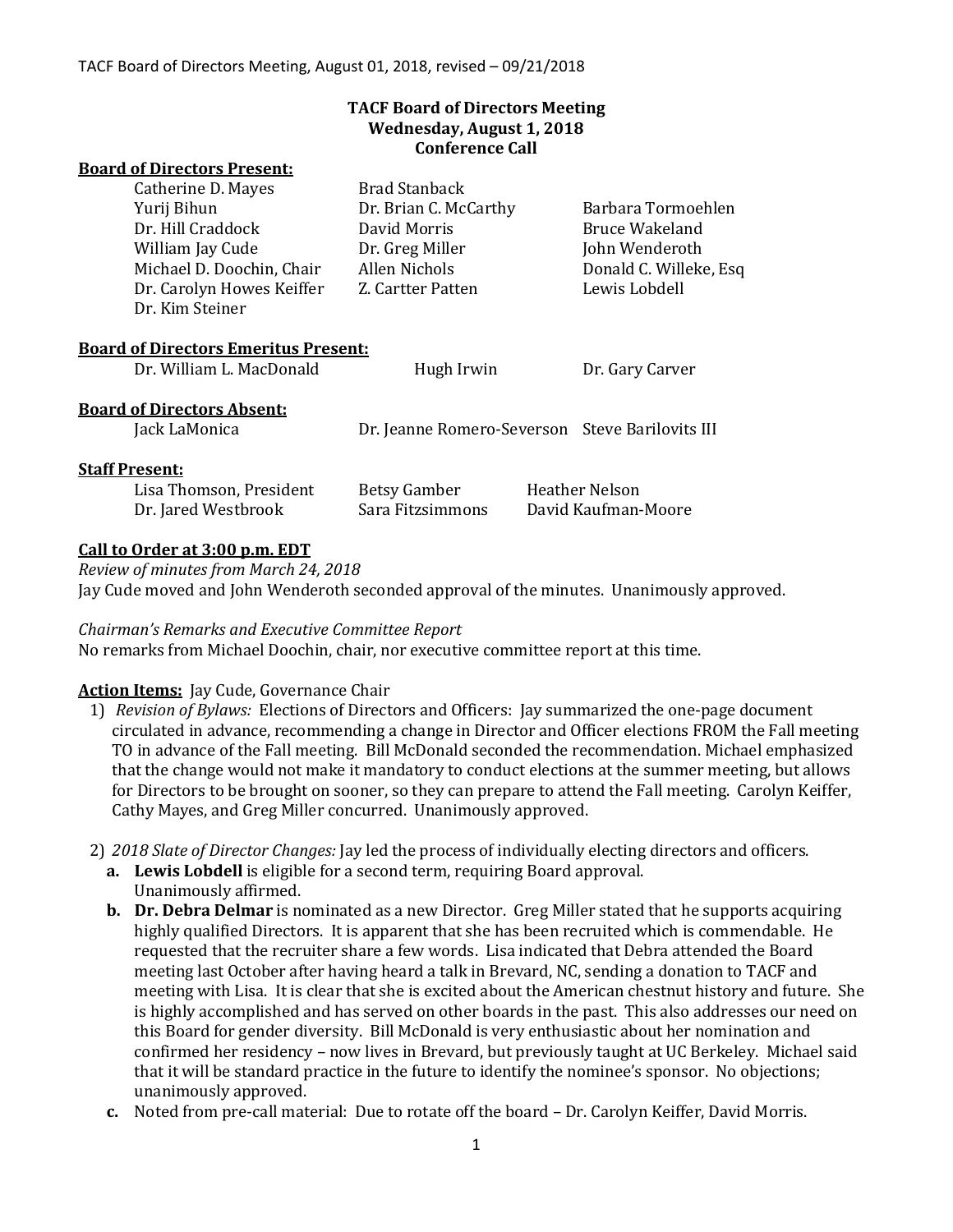3) *Slate of Officer changes:* Jay reviewed the proposed changes included in the prework. Brian McCarthy has already been approved as Incoming Chair; Michael Doochin will ostensibly become Immediate Past Chair. Before the Board today are recommendations for Secretary (**Jay Cude**), Treasurer (**Barb Tormoehlen**), and Science and Technology Committee Chair (**Steve Barilovits**). Yurij stated that Steve will make a great committee chair, but asked if it is a concern that he is not a scientist. Michael said that he is as up on the science as anyone could be, and has spent 6 months of his time working in a lab. Yurij does not oppose, but would like that to be considered in the future. Lisa stated that there is a wealth of scientist expertise on the Board and Executive Committee, including Brian McCarthy as Chair and Kim Steiner as TACF Science Advisor. All agreed the point is well taken. **Each officer change is individually affirmed** after no objections expressed, and Yurij's comments noted.

# **Treasurer's Report – Steve Barilovits [Heather Nelson in Steve's absence]**

Steve is in Africa; Heather presented the report on his behalf. This is a snapshot of current status. Income is down \$379,000 from this time last year. Notably, major gifts should have been \$750,000; bequests should not be listed as anticipated. We have received no new legacy tree donors, because that program is under redevelopment. Michael stated TACF has just recently received a grant from the Oak Hill Foundation, but it will show in this next fiscal year, 2019. This becomes a timing issue, in part. The 2017 grant was \$300,000, while the 2019 grant is \$200,000. This information is critical, reducing the shortfall to a negligible amount. Heather also indicated that expenses totaled \$207,000, while budgeted \$206,000, in part due to the staff retreat. No questions from the Board.

*Multiyear comparison:* Operations is cyclical. Heather said that the comparison to last year indicates a significant deviation, but looking back three years, the deviation is not nearly as significant. TACF is spending more but over time, it is relatively flat. Research operation is markedly less, but genomics spending is up. In all, expenses are kept in line. Kim asked about the legal fee line item; he is not seeing it. Heather said it is under National Office in the amount of \$45,000. David said that we should separate out the legal fees so that the Board can watch it. Heather agreed to do that. Michael asked Jay to explain the genesis of the legal fees. Jay explained that TACF is working very closely with SUNY-ESF and Dr. Bill Powell on receiving federal regulatory approval from three agencies – EPA, USDA, and FDA, for the transgenic American chestnut tree. The executive committee has collectively agreed that we need feet on the street to walk the projects through and agreed to assist SUNY-ESF in paying for a portion of the legal fees. The legal firm is also contributing pro bono work. Currently, the fees are focused on EPA efforts. We have made positive progress, as timelines and actions are solidified. Michael called for questions after stating that TACF does what it can with the funding it has. Lisa and Heather are constantly watching the numbers and Lisa is on the road much of the time to generate increased donations. It is always a struggle. Lewis asked about cash-on-hand and the holdings for the chapters.

*Cash-on-hand:* Heather stated that this is early to be this lean on cash, but TACF has no outstanding debt right now. We have some temporarily restricted funds, but it is difficult to say when expenses will arise. We have drawn on our line-of-credit before, and it is likely that we will need to do so this year, but we cannot anticipate that at this point. Lisa reminded everyone that we have nearly \$3 million in reserved funds currently managed by Merrill Lynch, which is a strong position for a non-profit our size. Lisa is confident and thanks Heather for her diligence.

*Discussion:* Kim said that his concerns have been alleviated a bit. This does mean, however that we must be careful, watchful, and cautious. Michael agreed. Steve, Heather, Michael and Lisa are aware that we have cause for concern. This is not an emergency, but we have to stay vigilant and need to focus. Heather said she will have more information by the next meeting, including preliminary results from the audit by then, likely early September.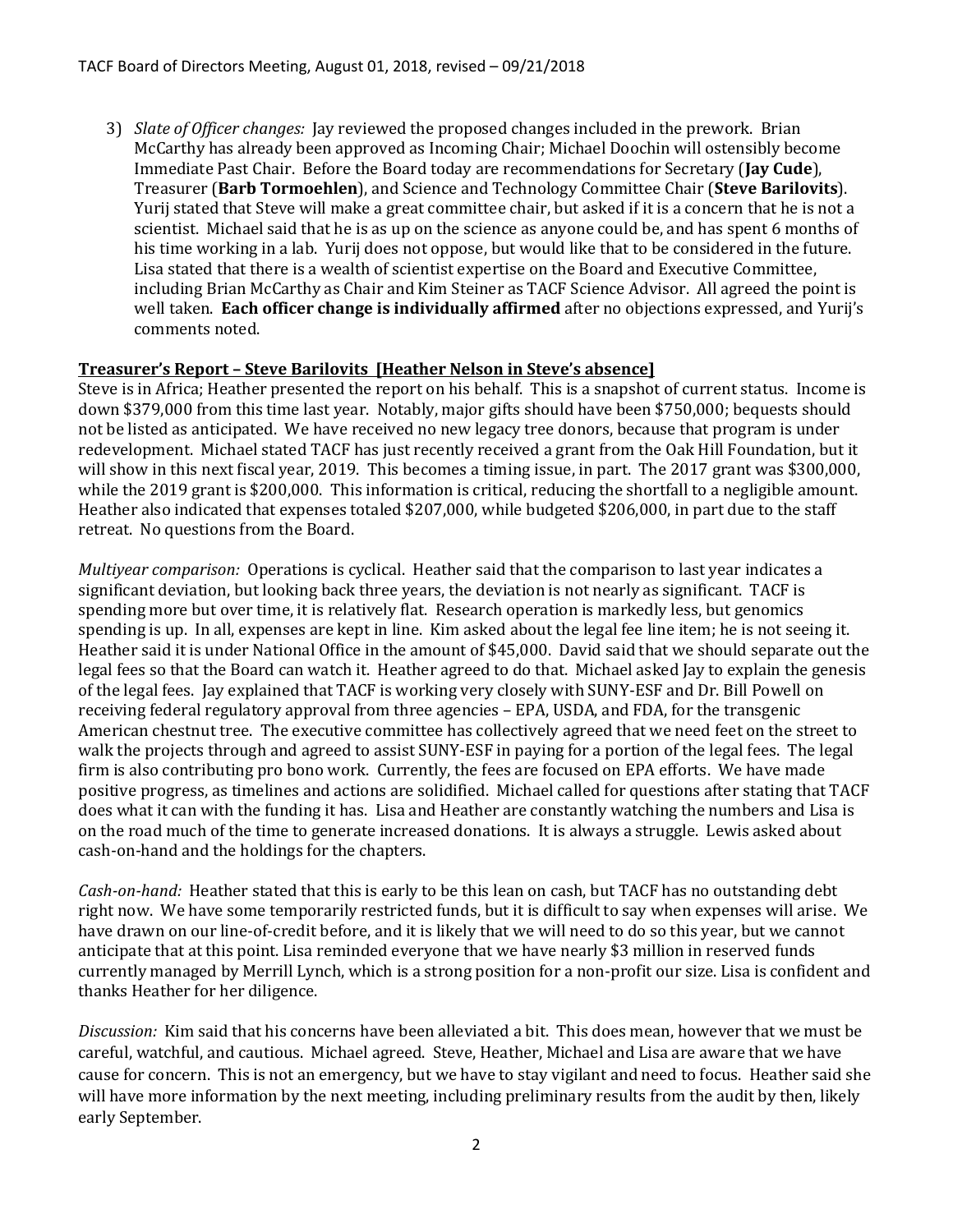## **President's Report – Lisa Thomson**

Lisa commended Heather for her efforts and said that she is proud of all the TACF staff as it has been restructured. The staff retreat was successful in crossing many bridges and ensuring that the staff is in synch with one another and with the mission and goals of the organization. The science leadership team includes Jared Westbrook and Sara Fitzsimmons; management leadership team are Betsy Gamber and Heather Nelson. Dan McKinnon was recently promoted to Director of the Meadowview Farm, and Laura Barth, our newest hire has joined the staff, hailing from Duke University and Virginia Tech. As TACF's most important resource, this staff continues to achieve and excel. This allows Lisa to focus on development. Lisa is very optimistic about TACF's current \$500,000 in pending asks, and hopes to be able to report significant gains in the next few months. Lisa encouraged the entire Board to join her in development efforts. She considers each of us as a fundraiser. Please either make a call, or give Lisa leads for calls. She is happy to follow up with potential donors, and will travel as needed.

### **Science Report – Dr. Jared Westbrook**

TACF has recently initiated a new project – the American chestnut landscape genomics project, incorporating variations in DNA by variations in climate. They are projecting climate forward to model how much area will be covered by the appropriate seed zones in the future, creating a map of the most adaptable sites given new climates. TACF has recently submitted a grant proposal to USDA totaling \$450,000. Jason Holiday and Jared are the leads. Some of the funds, if successful, would contribute to Jared's salary, in addition to a grant from Fidelity for DNA sequencing. The goal of the Fidelity grant is to collect leaves from one thousand trees. So far they have collected leaves from just over 500 trees. The Colcom Foundation is key as well. Questions? Gary Carver asked what role do the backcross breeding programs have in this, from a chapter's perspective? Jared said that we are now able to genotype chapter orchards at a lower cost. The chapters' efforts are fundamentally critical in maximizing diversity across the range. If and when the transgenic tree is released, restoration efforts will need to rely on both major tracks to succeed. Lewis asked Jared to explain more about the two backcross breeding programs. Jared said he has recommended scaling back on the backcross program, but not completely, dedicating more effort and resources in finding natural American chestnut across the landscape. We are steering toward incorporating the transgenic tree into the program, but not completely. There will be 2,600 trees genotyped by this fall. Lewis asked if Jared is describing the two additional blocks at Meadowview for the two additional backcross programs. Yes, the goal is to eventually bring in additional Chinese trees with phytophthora root rot (PRR) resistance, with Clapper and Graves lines. We are going ahead with backcross, but this will not take large amounts of resources. There is currently no plan to scale back the budget at Meadowview; but we are increasing efficiencies. There is an allocation for additional backcross breeding with Chinese chestnuts and some of the propagation at Meadowview. Breeding will need to diversify, but this will not significantly impact the staff workload.

The *Science Review* is scheduled for August 21-22, 2018, and will include four external reviewers with broad expertise – genomics, biotechnology, and breeding. The goal is to receive an external evaluation of the TACF program. Bill Powell, Sara Fitzsimmons, and Jared Westbrook will give presentations at the Meadowview farm. The reviewers will write up recommendations and provide a summarized exit report from the review on site before departing.

Michael invited comments from Sara. None to add at this time.

## **Committee Reports:**

## *Chapters Committee – Jack LaMonica*

Betsy Gamber presented the Chapters committee report on Jack Lamonica's behalf. There has not been a full chapters meeting since the spring meeting, but there has been a tremendous amount of chapter activity since spring. The Chapters webpage is moving forward as a significant rate. You can reach the site by going to [www.acf.org](http://www.acf.org/), scrolling to the bottom of the website, click on "Find a Chapter" and then click on "Chapter Login". The password is "16chapters". Michael Doochin and Betsy have held phone calls with eight chapters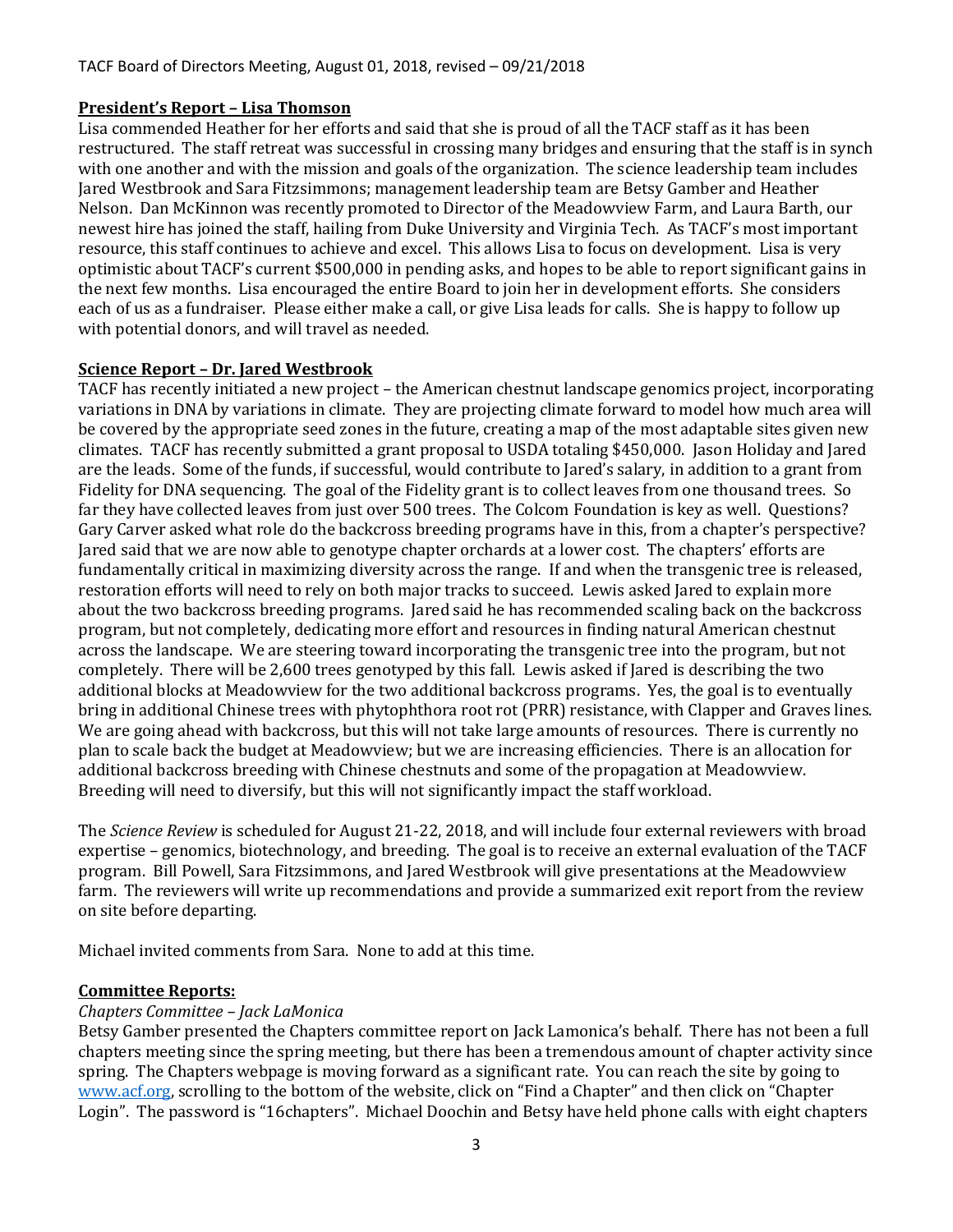so far. Thanks to those who have participated to date. Kathy Patrick is the new Georgia president. The chapters set up a southern call with Cathy Mayes, resulting in good discussion. The regional calls have been fruitful and a good way to communicate. Please reach out to Betsy or your regional science coordinator (RSC) to schedule a call.

#### *Finance Committee – Steve Barilovits* Heather had no further report.

#### *Promotion and Outreach Committee – Cathy Mayes*

Cathy said that in the interest of time, she would provide a written report as an addendum to this call's minutes (attached). Much has been happening in promotion and outreach and the subcommittees.

#### *Science and Technology Committee – Dr. Brian McCarthy*

Brian reported that there is nothing pressing to report from this committee. Jay provided a concise update on the regulatory process for the transgenic tree. There have been a series of meetings in person and by phone with EPA in particular, Bill Powell, TACF principals, and the attorney assisting SUNY-ESF and TACF. It is not a matter of IF, but more a matter of getting registered on the most favorable terms and as quickly as possible. The process has begun with EPA, however Bill Powell and his group are now working on a submission to USDA, expected in October, and then FDA. We have spent much time with EPA with attention at the most appropriate highest levels. The latest call moved the ball down the field considerably, discussing rule promulgation (rule writing). This is legal and political as well as scientific. Michael said this has been discussed by the board in the past. The executive committee has been integrally involved. If we had taken the historic route, the transgenic tree could have been registered as a pesticide, with restrictions. This is an unusual case and under the right circumstances we have been engaging EPA in a positive manner. Our legal input facilitates this engagement. Jay and Bill Powell have led this, and we are very grateful. We've come very far, even if we don't get everything we would like. Jay stated that we are plowing new ground with old legislation and no precedent. This is the concern of EPA. They have expressed that they must be cautious because this case will be precedent-setting. As it is, we are having to establish work-arounds due to prior precedents that don't fully apply. Another call is scheduled with EPA in the near future.

#### *Restoration Committee – Bruce Wakeland*

Michael introduced the topic of the restoration committee's efforts, a one-page document. Michael's objective was to develop a simple, living document without detail, addressing what restoration looks like, and when it can be expected. We need to get ready for restoration, which takes years of understanding and planning. We must have resources in place. This is a start. This document is meant for volunteers in the field or donors, to understand what we are doing and when. We don't know that much now; it is expected that this document would need to be updated as the transgenic tree receives regulatory approval and as science changes. Bruce wants to engage anyone who wants to be seriously involved, and then it comes down to a majority-approved document.

Bruce stated that he was asked to write a one-page document with the assistance of an ad hoc committee. Bruce, Sara Jared, Kim and Brian have been involved in this effort, to date. They addressed timing with the best information available. The draft document has been circulated among Board members, with feedback received for discussion on this call. The ad hoc committee will entertain more comments, then in a week or so will accumulate comments and draft the revision. In essence, there are two approaches – trees from the breeding program, less resistant than Chinese chestnut, and the transgenic tree. This document identifies projected timelines for each, and quality needed for each before restoration can begin. Initial restoration efforts will be restoration trials. If the transgenic tree is approved, we will advance diversity of the two programs. Michael said that we are cognizant of the comments to date…they have been recorded, shared, and will be incorporated as the revised document is developed. Greg Miller indicated that his comments have not made it into the document yet. That is true. All comments will be considered as the document is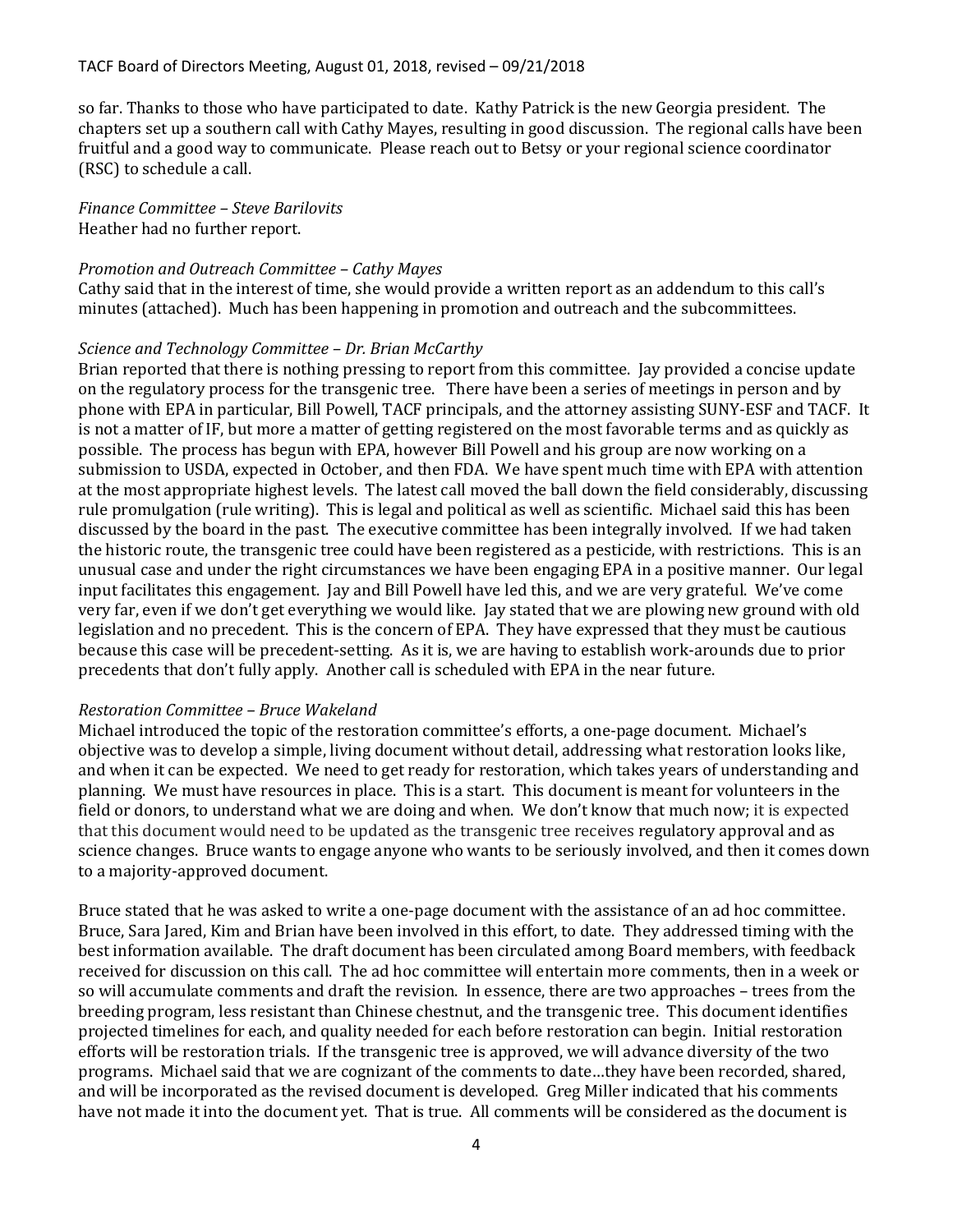revised. Yurij said this is a good baseline document, he's glad it is one page, and feels we are on track with this effort. A bit more on restoration or the trials might be helpful. If Bruce plans to call people, Yurij would like to provide input. Bruce will be making personal calls as interest is expressed, as needed, and as comments are received. Jay shared that even as the strategic plan was developed there was interest in developing an elevator speech. This document meets that need; it is short and concise. Michael agreed and said that one of the things he felt the need to do was to develop this sort of document. When he would ask people about restoration, he would get two very different answers from equally knowledgeable people. We have to raise significant funds and need a cogent argument. We can build on this as a framework, so that we are all on the same page.

Kim expressed that the second paragraph is an important conceptual breakthrough. This came out of a staff meeting; the notion of distinguishing between restoration trials and restoration itself is in itself critical. Kim encourages the full Board to review this document to help us move forward. There is no certain in-between. These concepts give us "in-between" opportunities. Michael said there is a big difference and distinction between the concepts. Jay said that if a potential donor is interested in contributing, they will be asking if we've thought through what we are doing. This is intended for a higher level of donor. We can say we have a roadmap. Gary Carver indicated that he agrees with this discussion but as we bring in the thought of volunteers, ninety percent are involved in backcross breeding programs, and some, at least, are feeling that their work may be for naught. We need to figure out how the backcross breeding programs are critical now and as we proceed. Right now there is disillusionment among chapter members. Michael said that we think we will do well with transgenics, but there are no guarantees. But we know we need the backcross programs, regardless. We would have not diversity if we hadn't grown the trees. We are not trashing that work…period. Lisa appreciated the feedback, mentioned that Jared and Lisa will be happy to talk with the Maryland chapter about their concerns. Kim said that we are concerned. It's not what we ARE going to do, but what it LOOKS LIKE we're going to do. Some changes in wording would be helpful in alleviating concerns and fears for this document. Bruce said that he has Gary's concerns. Al Nichols said that he understands all the work that all the chapters have done, and the New York State chapter still is not sure that the transgenic tree from SUNY-ESF will be successfully approved for distribution. Whichever tree we can get in the forest should be the VERY best tree – transgenic, hybrid, or whatever. Hopefully we all want to put the best tree back in the forest. Michael asked Gary if this addresses his concerns…Yes, and we should keep in mind all that we have learned about American chestnut silviculture. Greg stated that [Kim] has identified the elephant in the room, and it's a matter of whether the glass is half empty or full. Let's move on from where we are, not from where we aren't. Jared said that he has been working with Jeanne Romero-Severson to address blight resistance and PRR screening – planting out orchards with both. We will try to do the best we can. We may not be able to get all in a one-page document, possibly will need sidebars, or comments on the side.

Michael stated that the members of the Board **are encouraged to share with Bruce your comments as soon as possible. We will try to get a document in a framework so we're all on same message. We will get a document through to the restoration committee and then to the Board at least 30 days in advance of October meeting.**

# **New Business from the Floor**

None.

# **Adjourn**

Cathy Mayes moved to adjourn; Brian McCarthy seconded. Adjourned at 4:50 pm.